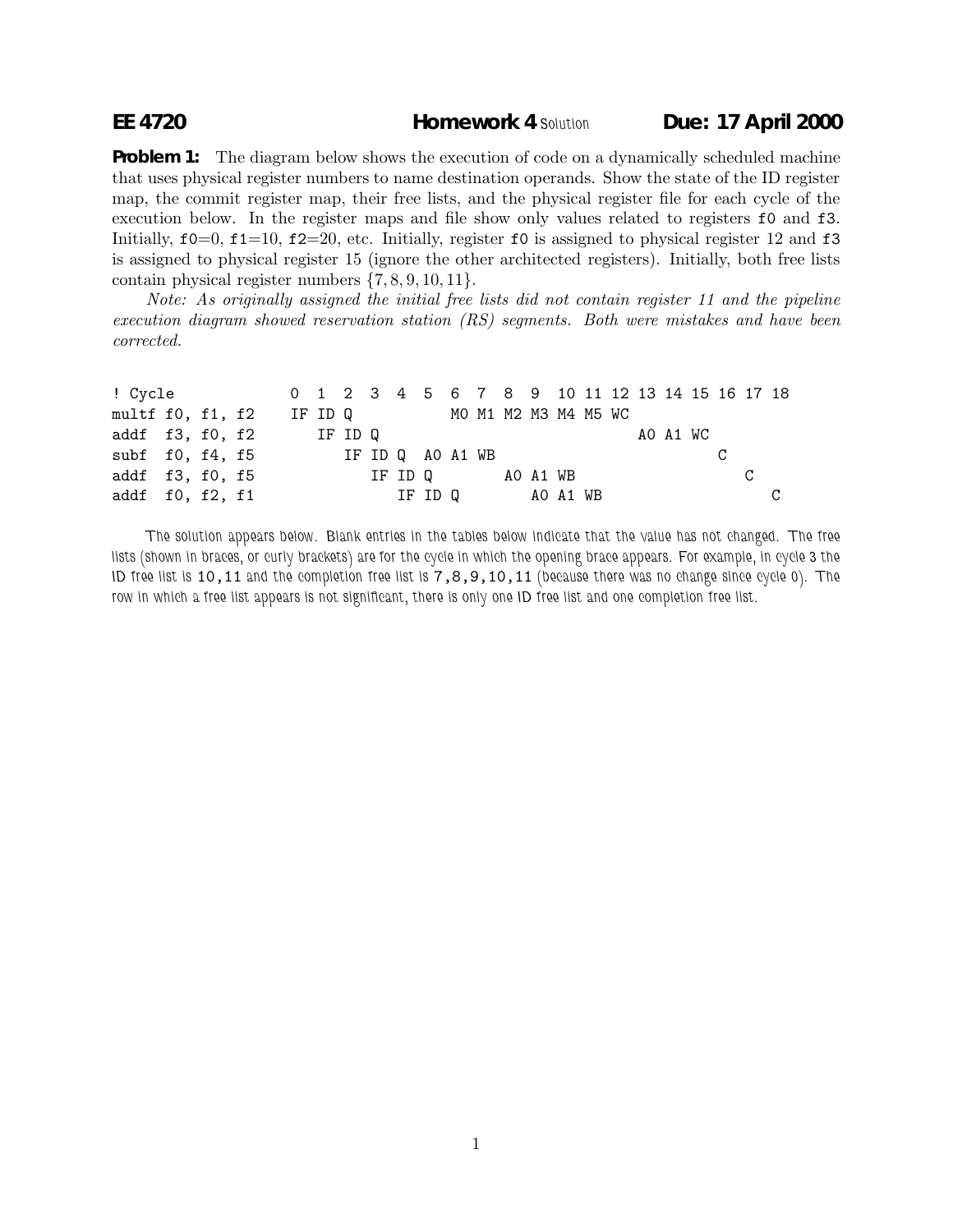! Cycle 0 1 2 3 4 5 6 7 8 9 10 11 12 13 14 15 16 17 18 multf f0, f1, f2 IF ID Q M0 M1 M2 M3 M4 M5 WC addf f3, f0, f2 IF ID Q <br>subf f0, f4, f5 IF ID Q A0 A1 WB<br>addf f3, f0, f5 IF ID Q A0 A1 WB  $IF$  ID Q AO A1 WB  $C$ IF ID Q AO A1 WB C addf f0, f2, f1 **IF ID Q** A0 A1 WB C ! Cycle 0 1 2 3 4 5 6 7 8 9 10 11 12 13 14 15 16 17 18 ! ID Register Map ! f0 12 7 9 11 ! f3 15 8 10 ! ID Free List  ${7,8,9,10,11}$   $\{\}$   ${12}$   ${12,15}$  ${8,9,10,11}$   ${12,15,7}$  ${9,10,11}$   ${12,15,7,8}$  ${10,11}$   ${12,15,7,8,9}$  $\left\{\right.$   $\left\{\right.$   $\left\{\right.$   $\left\{\right.$   $\left\{\right.$   $\left\{\right.$   $\left\{\right.$   $\left\{\right.$   $\left\{\right.$   $\left\{\right.$   $\left\{\right. \left\{\right. \left\{\right. \left\{\right. \left\{\right. \left\{\right. \left\{\right. \left\{\right. \left\{\right. \left\{\right. \left\{\right. \left\{\right. \left\{\right. \left\{\right. \left\{\right. \left\{\right. \left\{\right. \left\{\right. \left\{\right. \left\{\right. \left\{\right. \left\{\$ ! Commit Register Map ! f0 12 7 9 11 ! f3 15 8 10 ! Commit Free List  $\{7,8,9,10,11\}$   $\{8,9,10,11,12\}$  ${9,10,11,12,15}$  ${10, 11, 12, 15, 7}$  ${11,12,15,7,8}$  ${12, 15, 7, 8, 9}$ ! ! Cycle 0 1 2 3 4 5 6 7 8 9 10 11 12 13 14 15 16 17 18 ! ! Physical Register File ! 7 200 ! 8 220  $9$  -10  $\frac{10}{10}$  10 ! 11 30 ! 12 0 ! 13 ! 14 ! 15 30 ! Cycle 0 1 2 3 4 5 6 7 8 9 10 11 12 13 14 15 16 17 18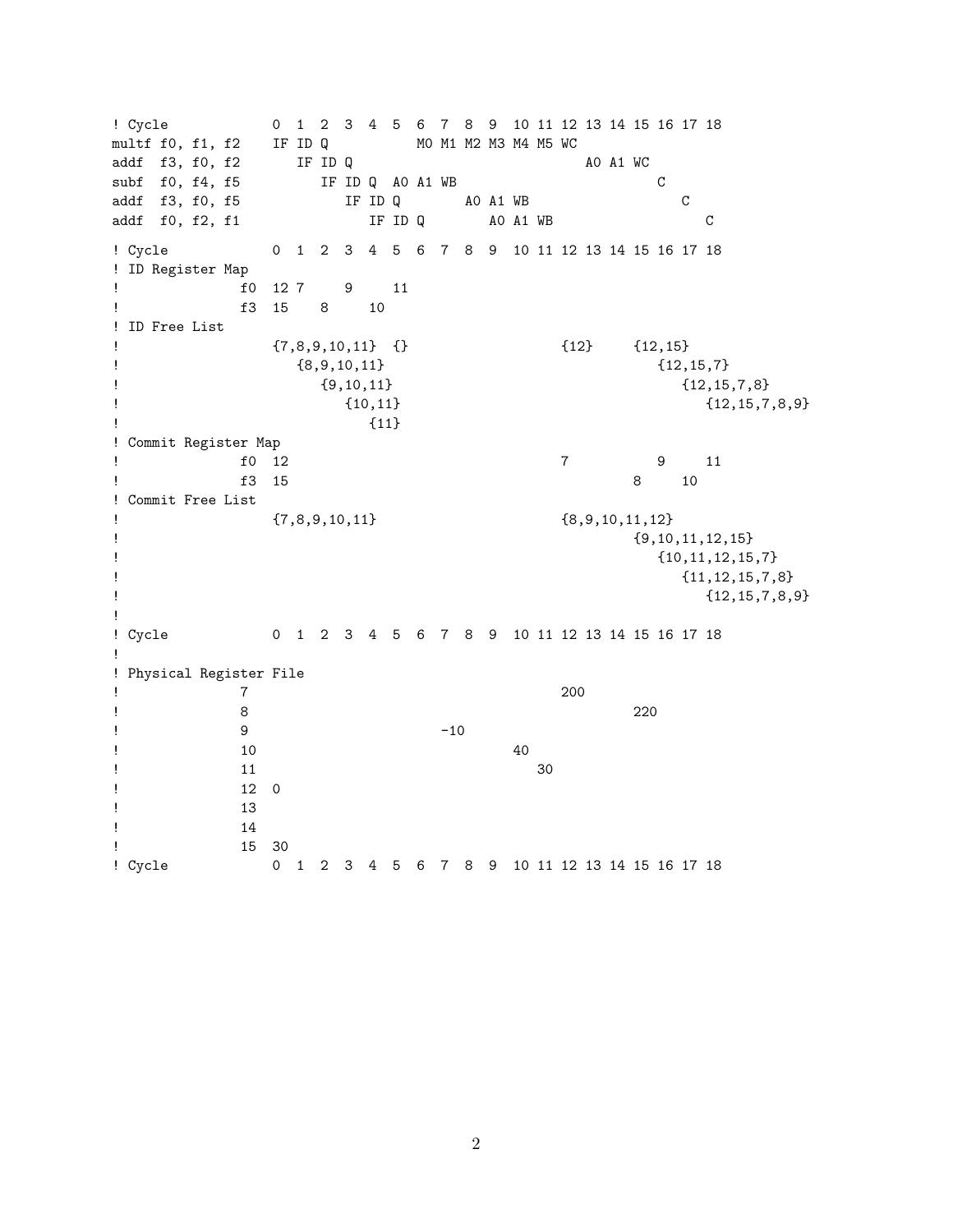**Problem 2:** Repeat the problem above assuming that there is an exception in stage A1 of the execution of addf f3, f0, f5, as shown below: The solution can start at the cycle in which the tables will differ from the solution above.

*The solution appears below. The exception is not handled until the instruction reaches completion, at cycle 17. (So the solution below is identical to the one above up to cycle 17.) At cycle 17 the controller recovers from the exception by copying the completion map and completion free list to the ID map and free list. The diagram below shows this recovery being done in one cycle, but real system might take longer. Because the add encountered an exception the value it writes into the register file may not be valid, that is indicated by question marks.*

! Cycle 0 1 2 3 4 5 6 7 8 9 10 11 12 13 14 15 16 17 18 multf f0, f1, f2 IF ID Q M0 M1 M2 M3 M4 M5 WC addf  $f3, f0, f2$  IF ID Q  $A0 A1 WC$ subf f0, f4, f5 IF ID Q A0 A1 WB C addf f3, f0, f5 IF ID Q  $A0*A1*WB$  Cx addf f0, f2, f1 IF ID Q A0 A1 WB ! Cycle 0 1 2 3 4 5 6 7 8 9 10 11 12 13 14 15 16 17 18 ! ID Register Map ! f0 12 7 9 11 9 ! f3 15 8 10 8 ! ID Free List  $\{7,8,9,10,11\}$   $\{\}$   $\{12\}$   $\{12,15\}$  $\{8,9,10,11\}$   $\{12,15,7\}$  ${9,10,11}$   ${10,11,12,15,7}$  ${10,11}$  $!$   $\{11\}$ ! Commit Register Map ! f0 12 7 9 ! f3 15 8 ! C Free List  $\{7,8,9,10,11\}$   $\{8,9,10,11,12\}$  ${9,10,11,12,15}$  $\{10, 11, 12, 15, 7\}$ ! ! Cycle 0 1 2 3 4 5 6 7 8 9 10 11 12 13 14 15 16 17 18 ! ! Physical Register File ! 7 200 ! 8 220  $9$  -10  $!$  240? ! 11 30 ! 12 0 ! 13 ! 14 ! 15 30 ! Cycle 0 1 2 3 4 5 6 7 8 9 10 11 12 13 14 15 16 17 18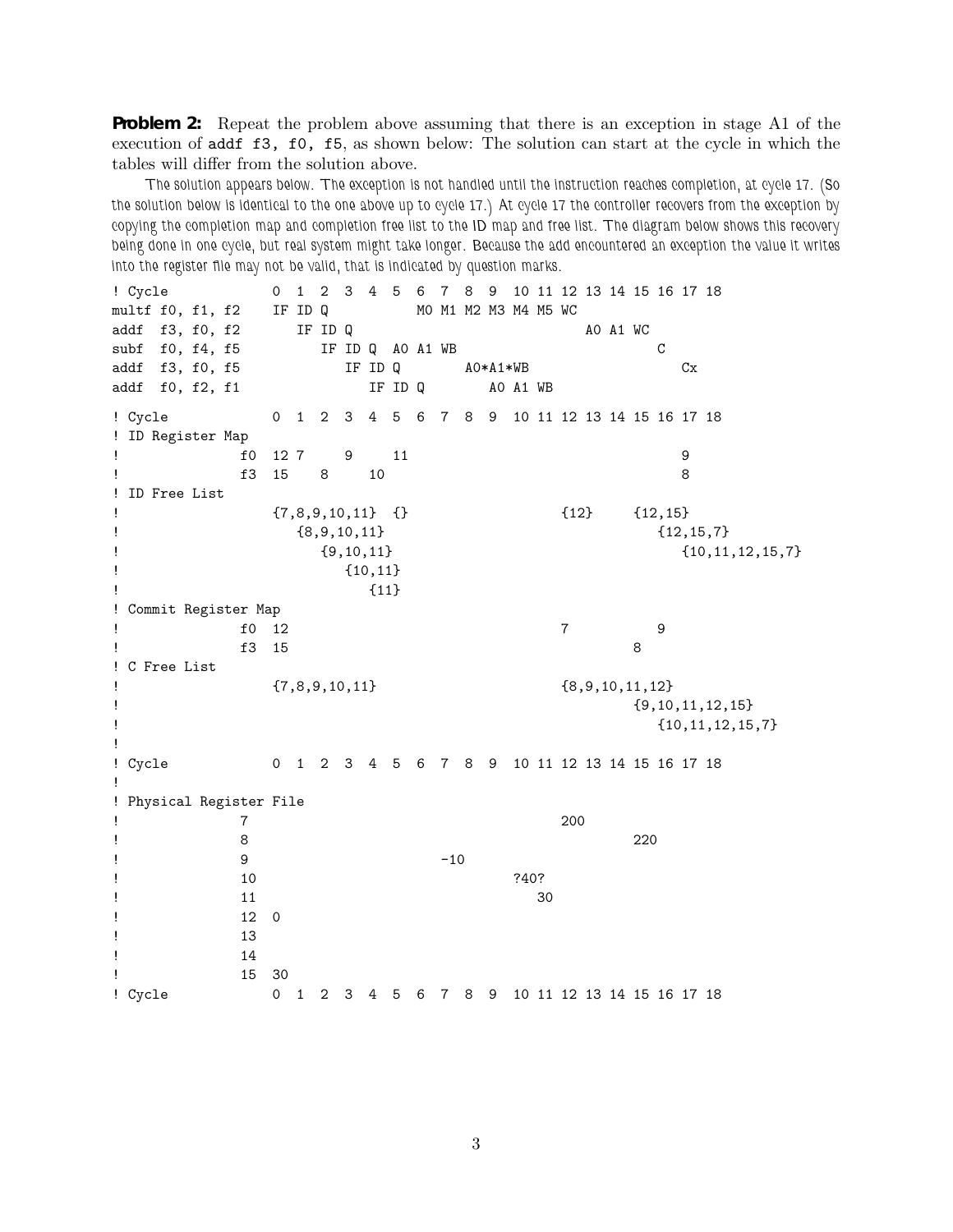**Problem 3:** The diagram below, of a dynamically scheduled processor, omits hardware that checks whether the register map should be updated in the WB stage. (The hardware was described in class.) Add the hardware to the diagram (at the same level of detail as other parts of the diagram).



*Solution diagram not yet available.*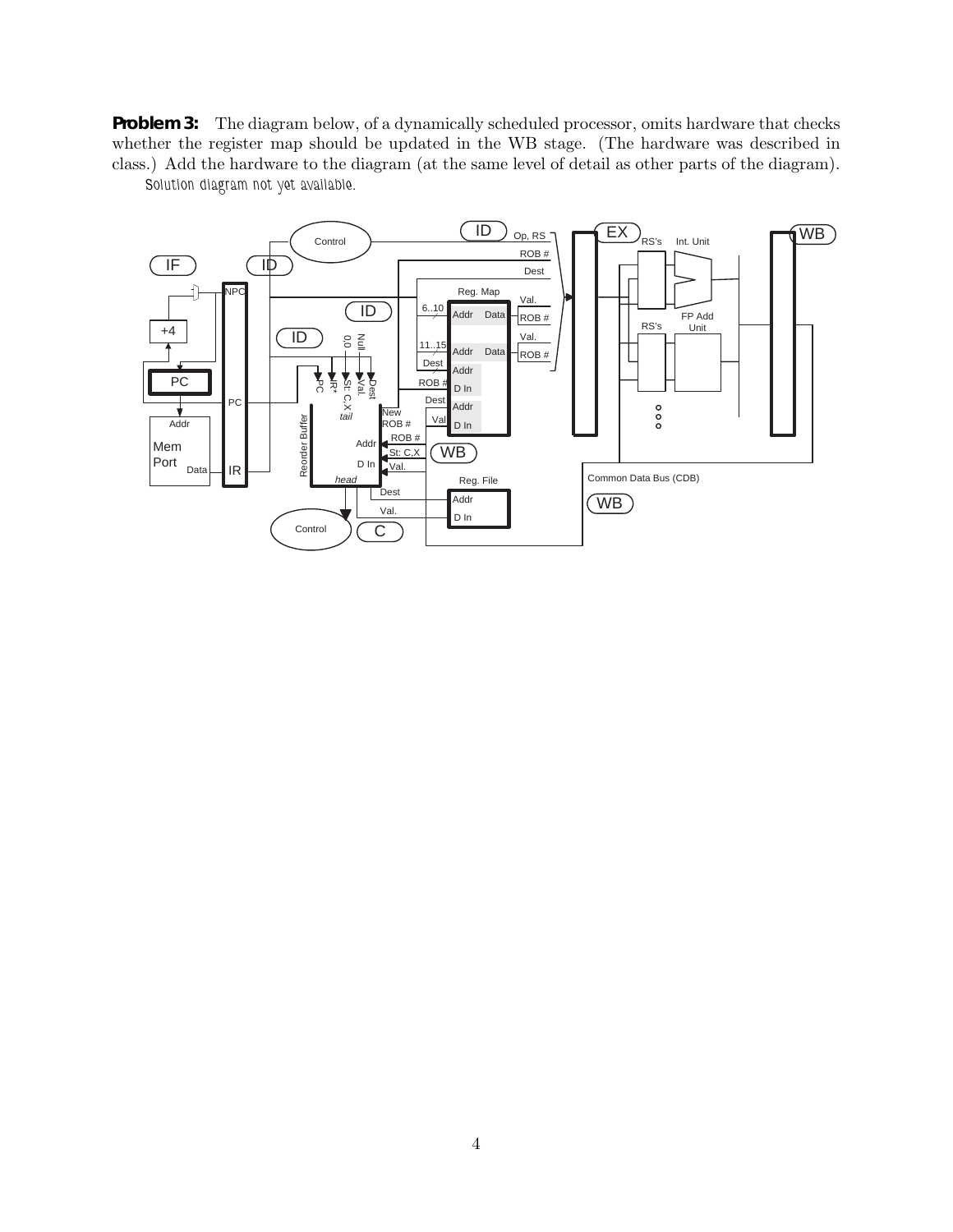**Problem 4:** Draw a pipeline execution diagram for the DLX code below running on a dynamically scheduled 4-way superscalar implementation with the following characteristics:

- Dynamically scheduled using a reorder buffer to name registers (method 1).
- One load/store functional unit with stages L1 and L2.
- No dynamic (hardware) branch prediction, all branches are predicted not taken. Branch predictor uses the B functional unit and must wait for its operand like any other instruction.
- Four integer execution units.

Find the IPC for an execution of a large number of iterations. Show the execution for 14 cycles or until there is enough information to compute the IPC, which ever is shorter.

```
! Note: runs for many iterations.
add r3, r0, r0
LOOP:! LOOP = 0x1000
 lw r1, 4(r2)
add r3, r3, r1
 lw r2, 8(r2)
 bneq r2, LOOP
xor r0, r0, r0
```
*The pipeline execution diagram is shown below. The misprediction is detected in cycle 7 and the correct path is fetched in cycle 8. The* xor *and following instructions get squashed (or flushed from the reorder buffer). Since the* iteration that starts at cycle 8 will take the same number of cycles as the one that starts at cycle 1 the IPC is  $\frac{4}{7}\approx 0.571.$ 

```
! Solution
! Cycle 012345678
add r3, r0, r0 IF ID EX WC
LOOP: ! LOOP = 0x1000lw r1, 4(r2) IF ID L1 L2 WC IF ...
add r3, r3, r1 IF ID RS RS EX WC IF ...
lw r2, 8(r2) IF ID RS L1 L2 WC IF ...
bneq r2, LOOP IF ID RS RS RS B WC
                                IF ...
xor r0, r0, r0 IF ID EX WB x
```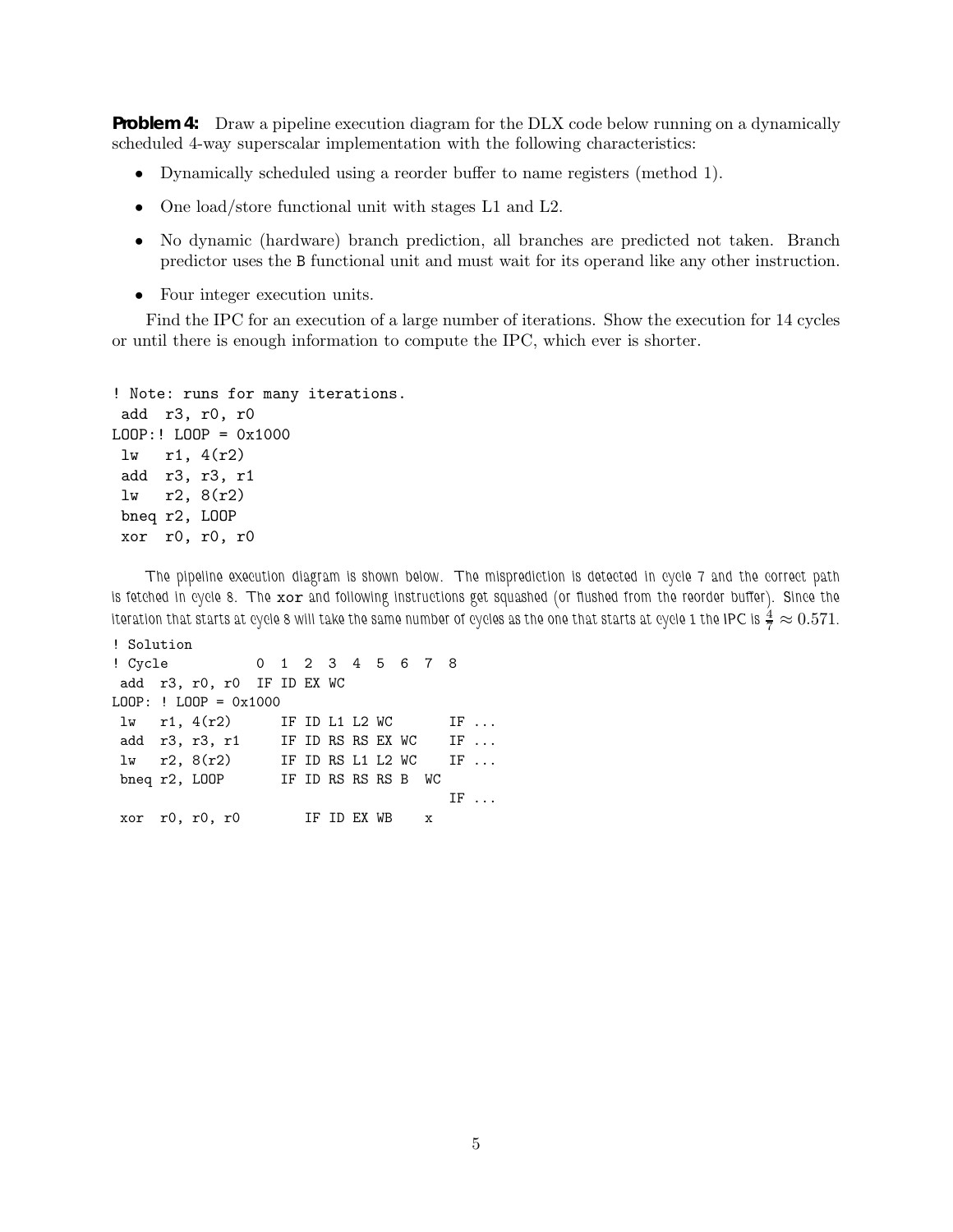**Problem 5:** Repeat the problem above when the branch is statically predicted as taken and the branch target is computed in the ID stage.

*The pipeline execution diagram is shown below. Since the branch target is computed in ID the target instruction is fetched two cycles after the branch. (With a branch target buffer it would be fetched one cycle after the branch is fetched.) The hardware is able to fetch and decode instructions in this loop at the rate of 2 IPC, but the completion rate is lower due to dependencies between the loads. The second load must wait one cycle for the first load to move out of L1, as it does in cycle 3. The first load must wait for the second load from the previous iteration to enter WB, as it does in cycle 5. Because instructions are being fetched faster than they are begin committed some resource (such as reorder buffer slots or reservation stations) will be used up. When that happens (not shown below) instructions will stall in ID* and fetch will drop to a rate of  $\frac{4}{3}$  instructions per cycle. This is much faster than  $\frac{4}{7}$  from the previous problem but still *less than the 4 IPC that the processor is capable of.*

! Solution ! Cycle 0 1 2 3 4 5 6 7 8 9 10 11 12 13 add r3, r0, r0 IF ID EX WC LOOP: ! LOOP = 0x1000 lw r1, 4(r2) IF ID L1 L2 WC IF ID RS L1 L2 WC IF ID RS RS L1 L2 WC IF ID RS RS RS L1 L2 WC ! Cycle 0 1 2 3 4 5 6 7 8 9 10 11 12 13 add r3, r3, r1 IF ID RS RS EX WC IF ID RS RS RS EX WC IF ID RS RS RS RS EX WC IF ID RS RS RS RS RS EX WC lw r2, 8(r2) IF ID RS L1 L2 WC IF ID RS RS L1 L2 WC IF ID RS RS RS L1 L2 WC IF ID RS RS RS RS L1 L2 WC bneq r2, LOOP IF ID RS RS RS B WC IF ID RS RS RS RS B WC IF ID RS RS RS RS RS B WC IF ID RS RS RS RS RS RS B WC xor r0, r0, r0 IF x IF x IF x IF x ! Cycle 0 1 2 3 4 5 6 7 8 9 10 11 12 13